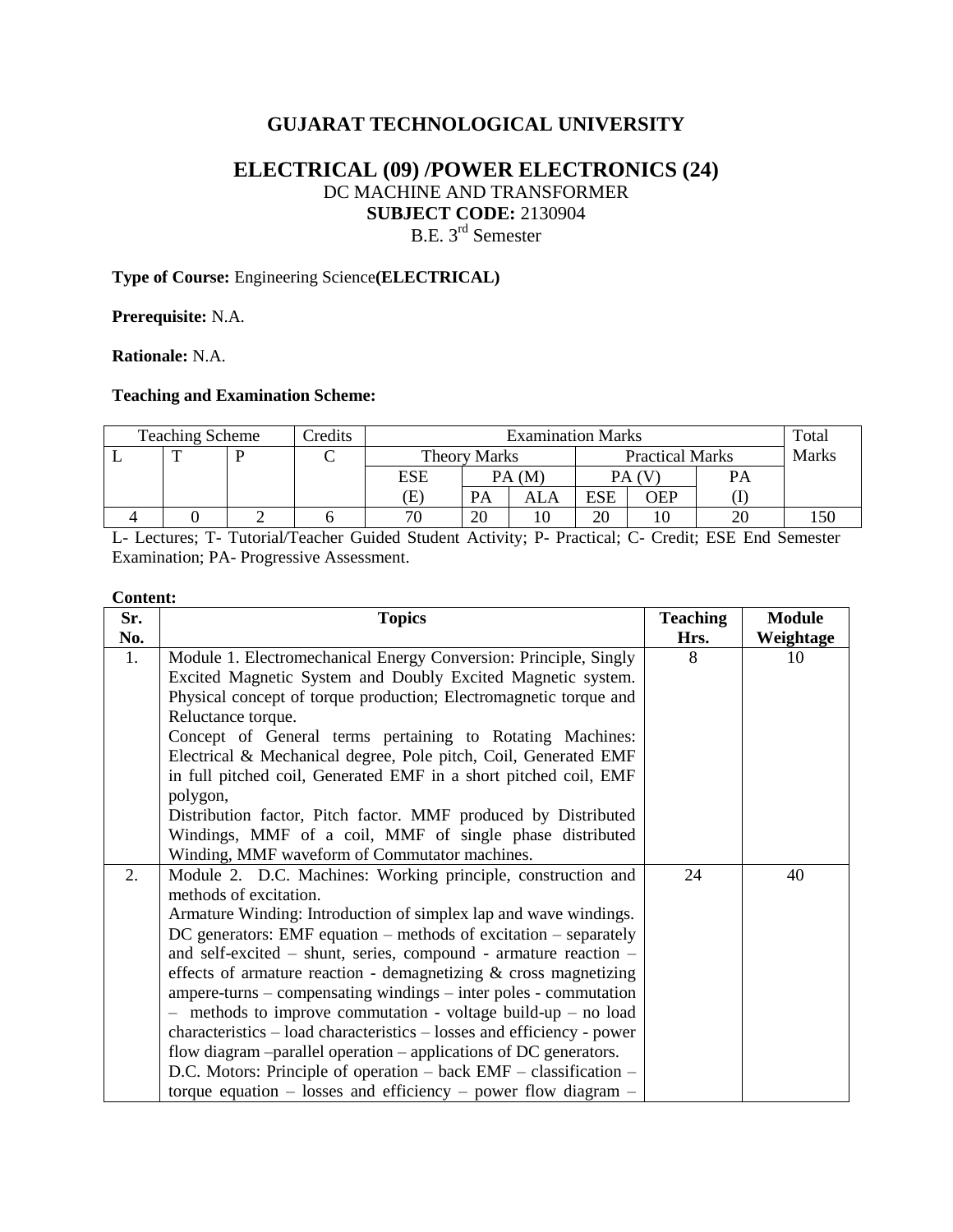|   | performance characteristics of shunt, series and compound motors -                              |    |    |
|---|-------------------------------------------------------------------------------------------------|----|----|
|   | starting of DC motors – necessity and types of starters – design of                             |    |    |
|   | starters $-$ speed control $-$ methods of speed control $-$ solid state                         |    |    |
|   | speed control (block diagram) – testing – Swinburne's test –                                    |    |    |
|   | Hopkinson's test – separation of losses – retardation test – field test                         |    |    |
|   | of dc motors $-$ application of DC motor.                                                       |    |    |
| 3 | Module 3. Transformers: Principle, construction and operation of                                | 24 | 40 |
|   | single phase transformers, phasor diagram, equivalent circuit,                                  |    |    |
|   | voltage regulation, losses and efficiency,                                                      |    |    |
|   | Testing- Open & short circuit tests, Polarity test, Sumpner's test,                             |    |    |
|   | Separation of hysteresis and eddy current losses,                                               |    |    |
|   | Autotransformers - Construction, Principle, Applications and                                    |    |    |
|   | Comparison with two winding transformer,                                                        |    |    |
|   | Three phase Transformer: Construction, various types of                                         |    |    |
|   | connection and their comparative features, 3-phase transformer                                  |    |    |
|   | connections - $\Delta$ - $\Delta$ , Y-Y, $\Delta$ -Y, Y- $\Delta$ , V-V – vector groupings Yy0, |    |    |
|   | Dd0, Yd1, Yd11, Dy1, Dy11, Scott connection – three winding                                     |    |    |
|   | transformer – tertiary winding – per unit impedance,                                            |    |    |
|   | Parallel operation of single phase and three phase transformers.                                |    |    |
|   | Excitation phenomenon in transformers, Harmonics in single phase                                |    |    |
|   | and three phase transformers,                                                                   |    |    |
|   | Tap changing Transformers - No load and on load tap changing of                                 |    |    |
|   | transformers, Cooling methods of transformers.                                                  |    |    |
|   | Special Transformers: Potential transformer, Current transformer,                               |    |    |
|   | Pulse transformer, Audio frequency transformer, Grounding                                       |    |    |
|   | transformer.                                                                                    |    |    |

Note: 30%-40% weightage should be given to the Examples and Short/Multiple choice questions.

### **Reference Books:**

- 1. Nagrath I J and Kothari D P, Electric Machines, Tata McGraw Hill
- 2. Ghosh, Electrical Machine, Pearson Education
- 3. P.S. Bhimbra, Electrical Machinery, Khanna Publishers
- 4. Clayton & Hancock, Performance & Design of DC machines, ELBS
- 5. MG Say, Theory, Performance & Design of A.C. Machines, CBS Publishers.
- 6. Irving L. and Kosow, Electric Machinery and Transformers, Prentice-Hall of India
- 7. George Mcphersion ,"An Introduction to Electrical Machines and Transformers", John Wiley & Sons, NY
- 8. Fitzgerald A.E and Kingsley, Electrical Machinery, Tata McGraw Hill
- 9. Langsdorf A S, Theory of A C Machinery, Tata McGraw Hill
- 10. K. Murukesh Kumar, DC machines and Transformers, Vikas Publishing house Pvt Ltd.

### **Course Outcomes:**

After learning the course the students should be able to :

- Understand working principle, performance, control and applications of DC Machines and Transformer.
- Carry out test and conduct performance experiments on DC machine and Transformer.
- Identify, formulate and solve DC machine and Transformer related problems.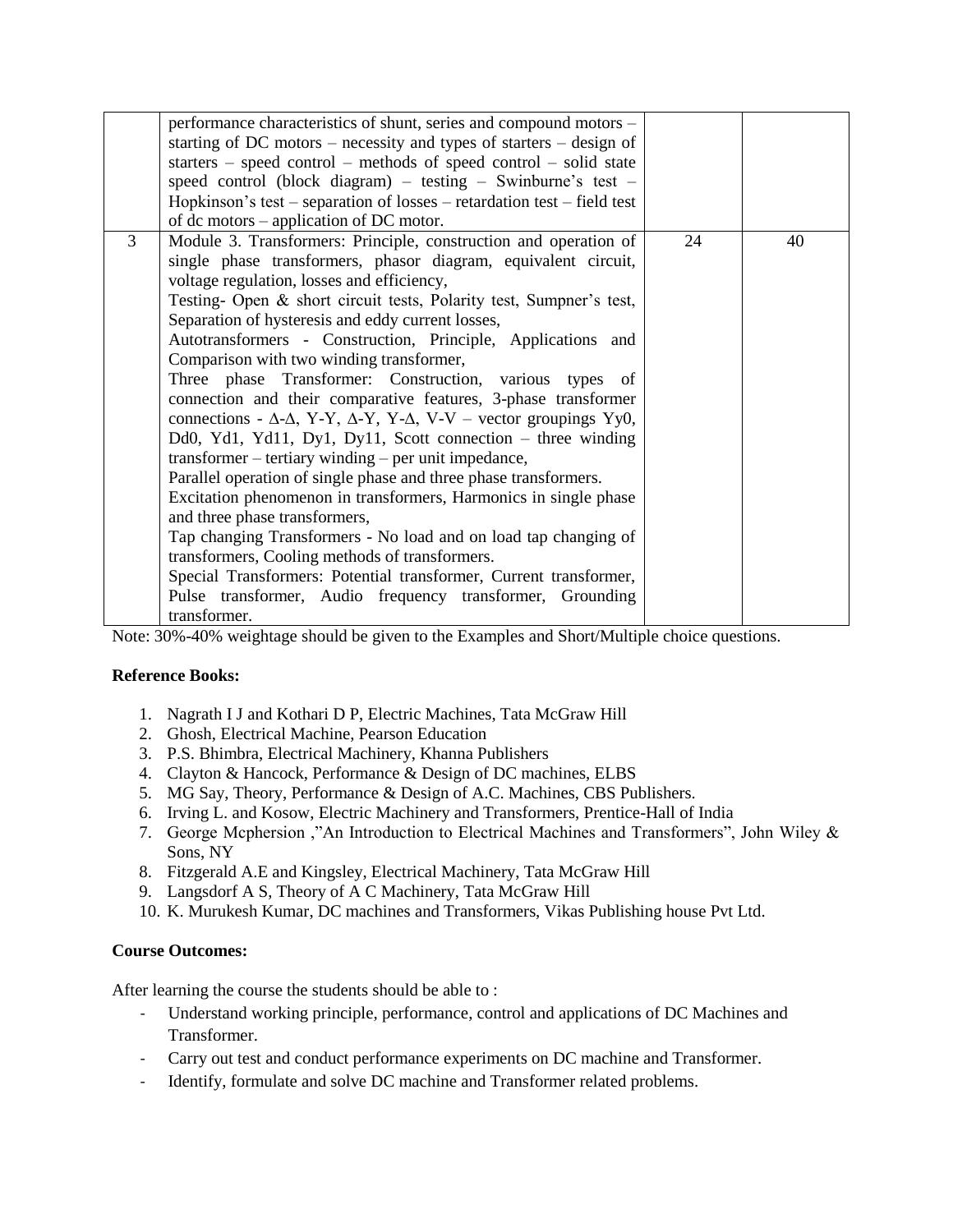### **List of Practical including Open Ended Problems:**

- 1. To obtain Magnetizing Characteristics, Internal & External Characteristic of Self Excited DC Shunt Generator. Also obtain the critical filed resistance of the machine from magnetizing Characteristics.
- 2. To conduct direct load test on a D.C. compound generator with a) Shunt field alone b) Cumulative and differential compounding for short and long shunt connections.
- 3. To obtain Speed-Torque characteristics of DC Series Motor and DC Shunt Motor.
- 4. To determine the efficiency of two similar shunt machines by regenerative method. (Hopkinson's Test.)
- 5. To perform filed test on D.C. series motor.
- 6. To determine the various losses in a D.C. machine and separation of its core losses.
- 7. To perform direct load test on a D.C. shunt motor and plot variation of (a) Input current (b) Speed(c) Torque (d) Efficiency versus output power.
- 8. To separate hysteresis and eddy current losses of a single phase transformer at rated voltage, frequency by conducting no load tests at different frequencies keeping V/f constant.
- 9. To operate two single phase transformers of different KVA ratings in parallel and plot the variation of currents shared by each transformer versus load current.
- 10. To conduct Sumpner test on two identical single phase transformers and determine their efficiency at various loads.
- 11. To make Scott connection of two single phase transformer and to verify the current relation by drawing phasor diagrams for (a) Balanced and (b) Unbalanced resistive loads.
- 12. To conduct open circuit and short circuit test on a three phase three winding transformer and determine the equivalent circuit parameters.
- 13. To conduct Sumpner test on two identical single phase transformers and determine their efficiency at various loads.
- 14. Speed control of DC Shunt Motor using a) Armature control and b) field control methods. Also perform Swinburne's test on DC Shunt Motor.

## **Major Equipments:**

The necessary no. of Kits, breadboard, equipment, accessories and instruments etc… to be provided to conduct the above practical in a group of max. 4 students.

### **List of Open Source Software/learning website:**

Open Source Software:

- LTSpice for circuit simulation,
- KiCAD for CAD application

Web-based tools for design:

- <http://www.fairchildsemi.com/support/design-tools/power-supply-webdesigner/>
- <http://www.ti.com/lsds/ti/analog/webench/overview.page>

Circuit Lab:

- <https://www.circuitlab.com/editor/>

Open source Math Tools:

- <http://maxima.sourceforge.net/>
- <http://www.sagemath.org/>
- <http://www.scilab.org/>
- <http://www.gnu.org/software/octave/>